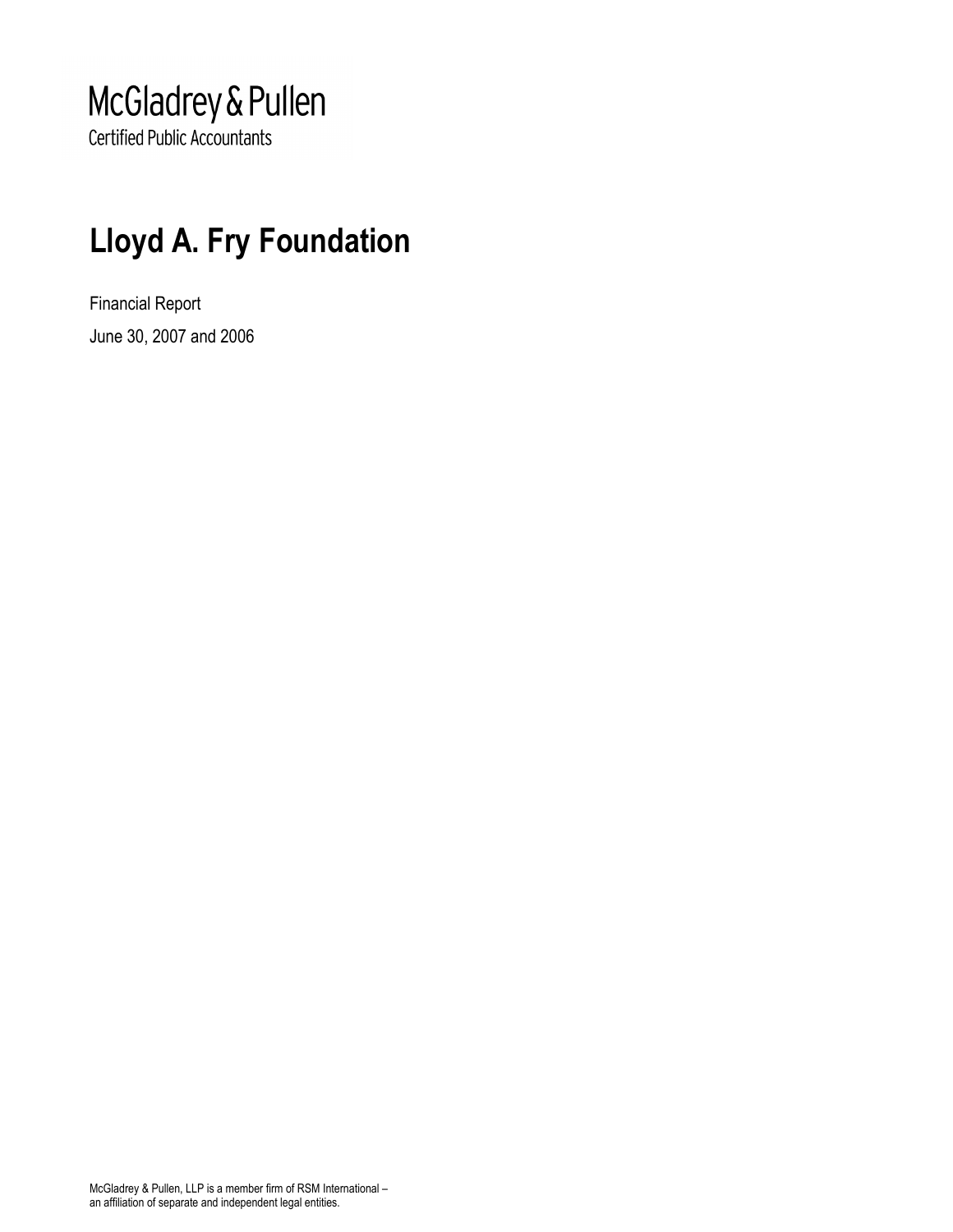|                                         | Page    |
|-----------------------------------------|---------|
| <b>Independent Auditors' Report</b>     |         |
| <b>Financial Statements</b>             |         |
| <b>Statements of Financial Position</b> | 2       |
| <b>Statements of Activities</b>         | 3       |
| <b>Statements of Cash Flows</b>         | 4       |
| Notes to the Financial Statements       | $5 - 7$ |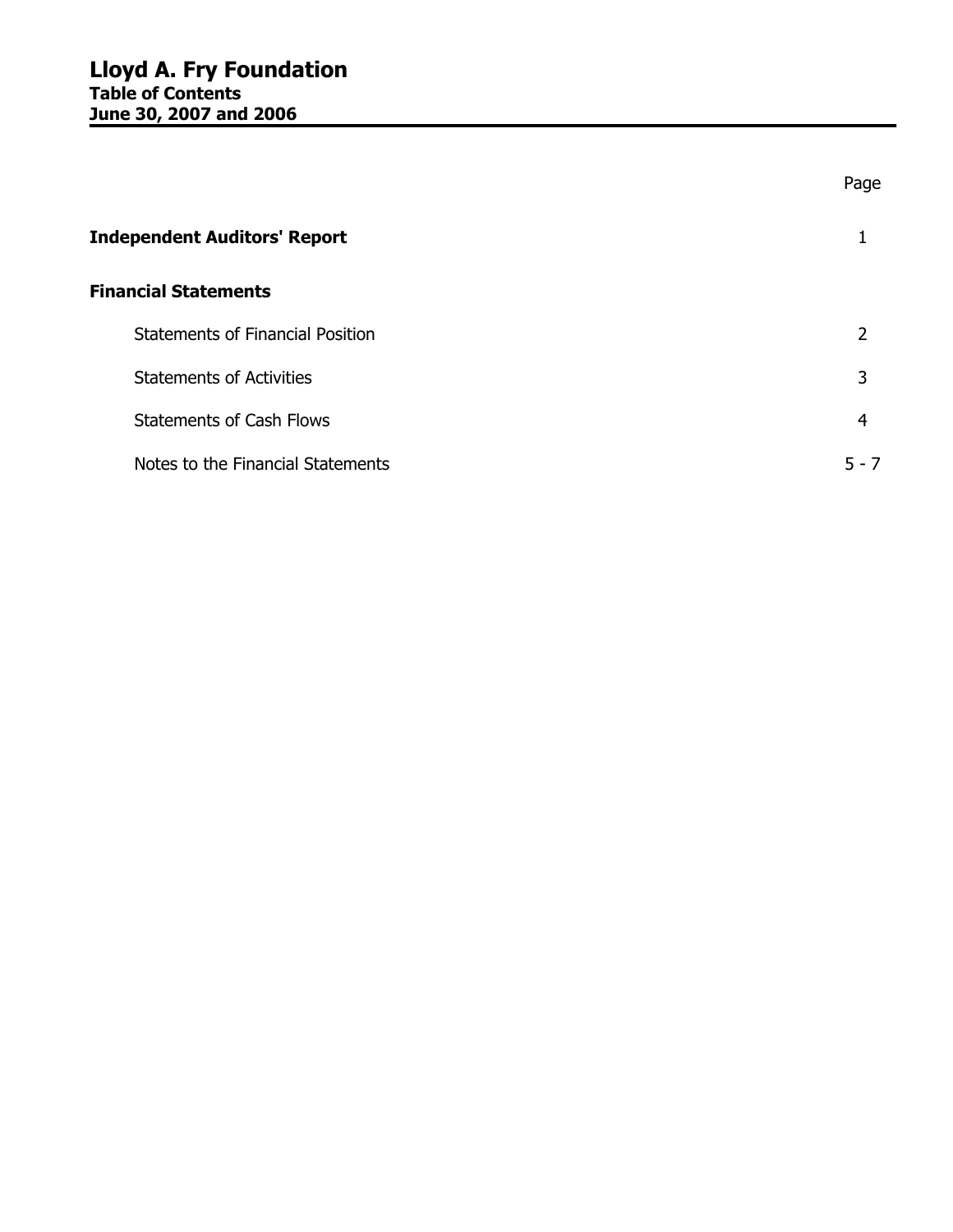# McGladrey & Pullen

**Certified Public Accountants** 

Independent Auditors' Report

Board of Directors of Lloyd A. Fry Foundation

We have audited the accompanying statement of financial position of the Lloyd A. Fry Foundation (the "Foundation") as of June 30, 2007, and the related statements of activities and cash flows for the year then ended. These financial statements are the responsibility of the Foundation's management. Our responsibility is to express an opinion on these financial statements based on our audit. The prior year comparative information has been derived from the Foundation's financial statements for the year ended June 30, 2006, which were audited by Altschuler, Melvoin and Glasser LLP, certain of whose partners have become partners of McGladrey & Pullen, LLP. Altschuler, Melvoin and Glasser LLP's report, dated August 31, 2006, expressed an unqualified opinion on those financial statements.

We conducted our audit in accordance with auditing standards generally accepted in the United States of America. Those standards require that we plan and perform the audit to obtain reasonable assurance about whether the financial statements are free of material misstatement. An audit includes examining, on a test basis, evidence supporting the amounts and disclosures in the financial statements. An audit also includes assessing the accounting principles used and significant estimates made by management as well as evaluating the overall financial statement presentation. We believe that our audit provides a reasonable basis for our opinion.

In our opinion, the 2007 financial statements referred to above present fairly, in all material respects, the financial position of the Lloyd A. Fry Foundation as of June 30, 2007, and its activities and cash flows for the year then ended in conformity with accounting principles generally accepted in the United States of America.

Chicago, Illinois November 9, 2007

McGladrey of Pullen, LLP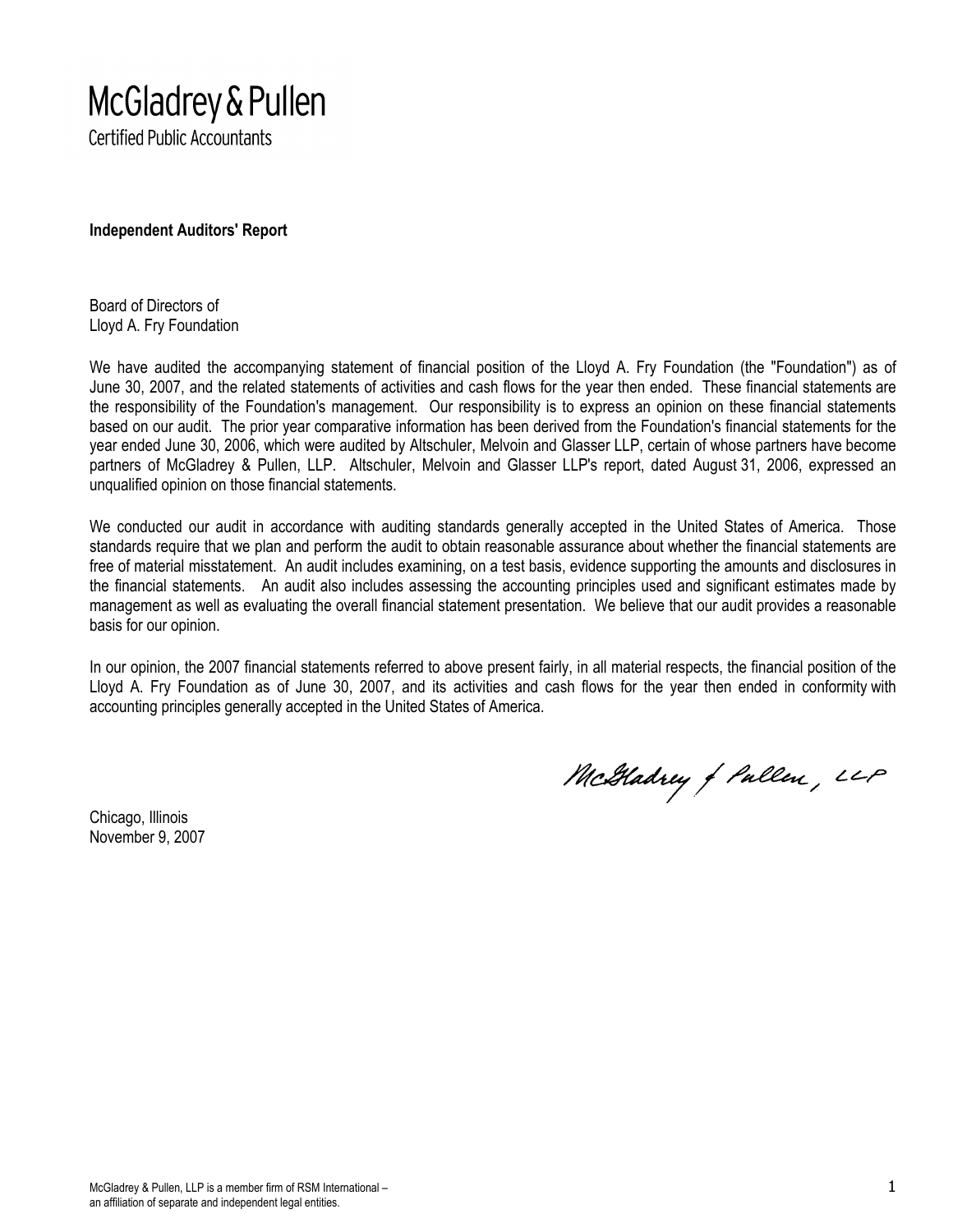#### Lloyd A. Fry Foundation Statements of Financial Position June 30, 2007 and 2006

|                                                                                                                                     | 2007                                                             |   | 2006                                                   |
|-------------------------------------------------------------------------------------------------------------------------------------|------------------------------------------------------------------|---|--------------------------------------------------------|
| <b>Assets</b>                                                                                                                       |                                                                  |   |                                                        |
| Cash and equivalent<br>Accrued dividends and interest receivable<br>Prepaid expenses<br>Investments<br>Furniture and equipment, net | \$<br>8,140,104 \$<br>523,923<br>11,028<br>184,151,363<br>63,867 |   | 4,420,029<br>426,190<br>8,749<br>170,403,104<br>78,650 |
|                                                                                                                                     | \$192,890,285                                                    |   | \$175,336,722                                          |
| <b>Liabilities and Net Assets</b>                                                                                                   |                                                                  |   |                                                        |
| Accrued expenses<br>Excise tax payable<br>Unconditional grants payable<br>Deferred federal excise tax                               | \$<br>$66,245$ \$<br>67,204<br>682,500<br>663,538<br>1,479,487   |   | 63,630<br>25,410<br>420,341<br>535,035<br>1,044,416    |
| Unrestricted net assets                                                                                                             | 191,410,798                                                      |   | 174,292,306                                            |
|                                                                                                                                     | 192,890,285                                                      | S | 175,336,722                                            |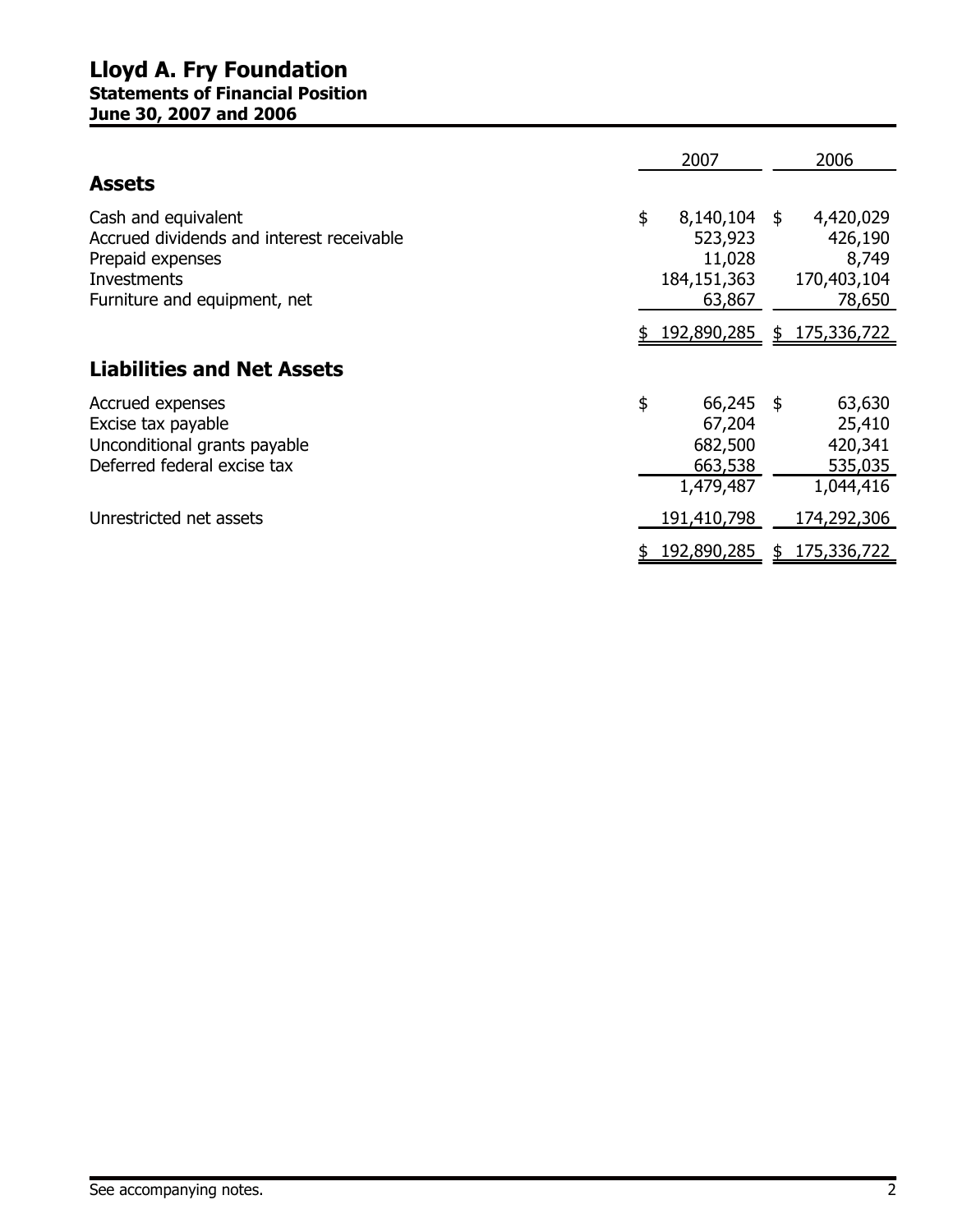|                                                                 | 2007                 | 2006                 |
|-----------------------------------------------------------------|----------------------|----------------------|
| Revenue                                                         |                      |                      |
| Fixed income investments                                        | \$<br>1,753,899 \$   | 1,556,989            |
| Dividends                                                       | 2,651,317            | 2,011,683            |
| Distributions from Lloyd A. Fry Trusts                          | 742,939<br>5,148,155 | 676,906<br>4,245,578 |
|                                                                 |                      |                      |
| Expenditures                                                    |                      |                      |
| Grants authorized                                               | 8,636,476            | 7,511,354            |
| Administrative and other expenses<br>Investment management fees | 1,452,967<br>612,735 | 1,450,916<br>720,417 |
| Federal excise tax                                              | 546,390              | 555,694              |
|                                                                 | 11,248,568           | 10,238,381           |
| <b>Expenditures over revenue</b>                                | (6,100,413)          | <u>(5,992,803)</u>   |
| Net gains on investments                                        |                      |                      |
| Realized                                                        | 16,436,575           | 11,523,612           |
| Unrealized                                                      | 6,782,330            | 98,496               |
|                                                                 | 23,218,905           | 11,622,108           |
| Net increase in unrestricted net assets                         | 17,118,492           | 5,629,305            |
| Unrestricted net assets                                         |                      |                      |
| Beginning of year                                               | 174,292,306          | <u>168,663,001</u>   |
| <b>End of year</b>                                              | <u>191,410,798</u>   | \$174,292,306        |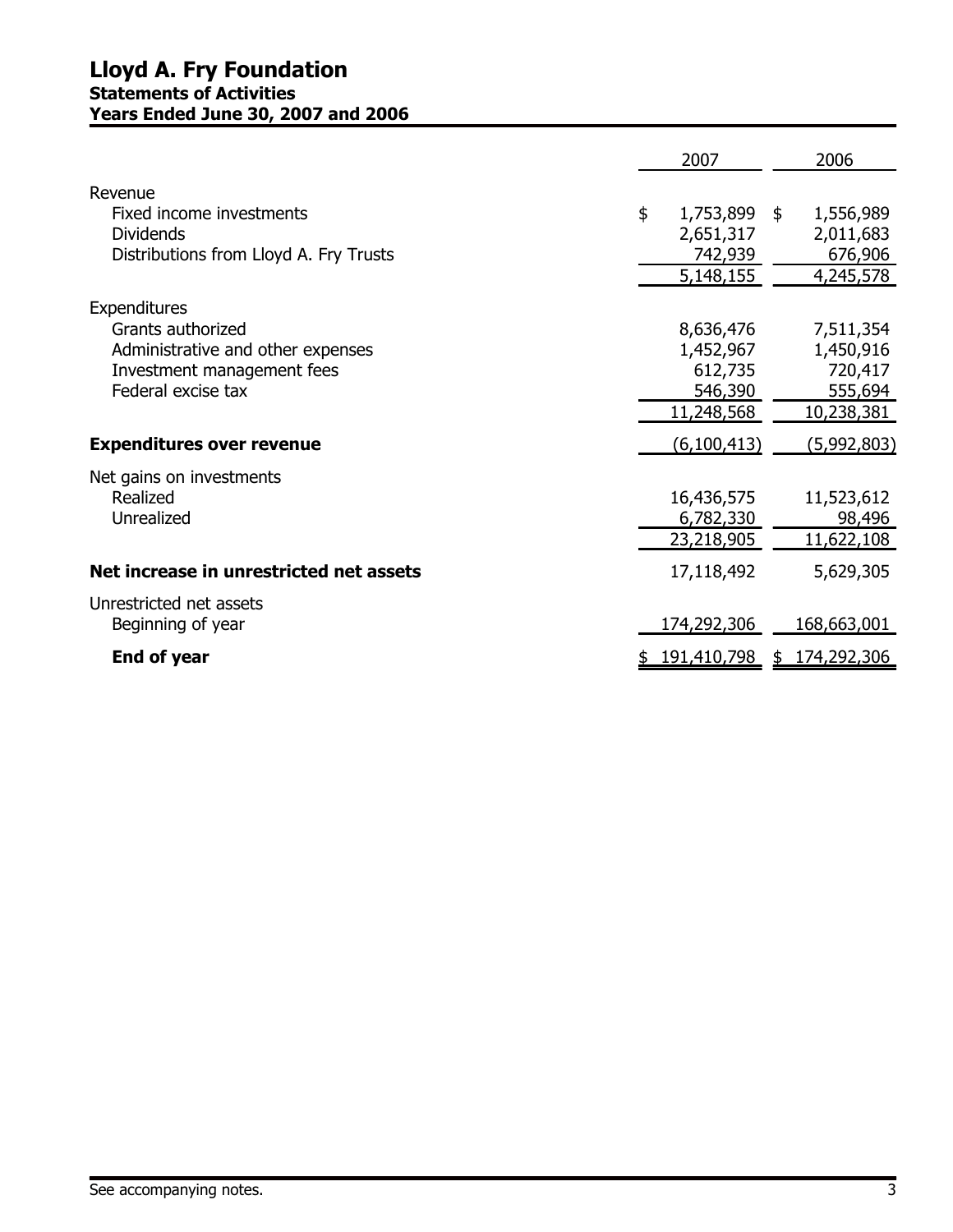#### Lloyd A. Fry Foundation Statements of Cash Flows Years Ended June 30, 2007 and 2006

|                                                                                                                                                                                    | 2007                                                  | 2006                                                 |
|------------------------------------------------------------------------------------------------------------------------------------------------------------------------------------|-------------------------------------------------------|------------------------------------------------------|
| <b>Operating activities</b><br>Net increase in unrestricted net assets                                                                                                             | \$<br>17,118,492 \$                                   | 5,629,305                                            |
| Depreciation<br>Net realized and unrealized gains on investments<br>Changes in                                                                                                     | 25,808<br>(23, 218, 905)                              | 30,482<br>(11,622,108)                               |
| Accrued dividends and interest receivable<br>Excise tax refund receivable                                                                                                          | (97, 733)                                             | 34,482<br>171,754                                    |
| Prepaid expenses<br>Accrued expenses                                                                                                                                               | (2,279)<br>2,615                                      | 1,767<br>1,530                                       |
| Excise tax payable<br>Unconditional grants payable<br>Deferred federal excise tax                                                                                                  | 41,794<br>262,159<br>128,503                          | 25,410<br>80,341<br>267,930                          |
| Net cash used in operating activities                                                                                                                                              | (5,739,546)                                           | (5,379,107)                                          |
| <b>Investing activities</b><br>Additions to furniture and equipment<br>Proceeds from sales of investments<br>Purchases of investments<br>Net cash provided by investing activities | (11,025)<br>124,236,687<br>(114,766,041)<br>9,459,621 | (7,301)<br>125,181,991<br>(119,840,344)<br>5,334,346 |
| Increase (decrease) in cash and equivalent                                                                                                                                         | 3,720,075                                             | (44, 761)                                            |
| <b>Cash and equivalent</b><br>Beginning of year                                                                                                                                    | 4,420,029                                             | 4,464,790                                            |
| <b>End of year</b>                                                                                                                                                                 | 8,140,104                                             | 4,420,029                                            |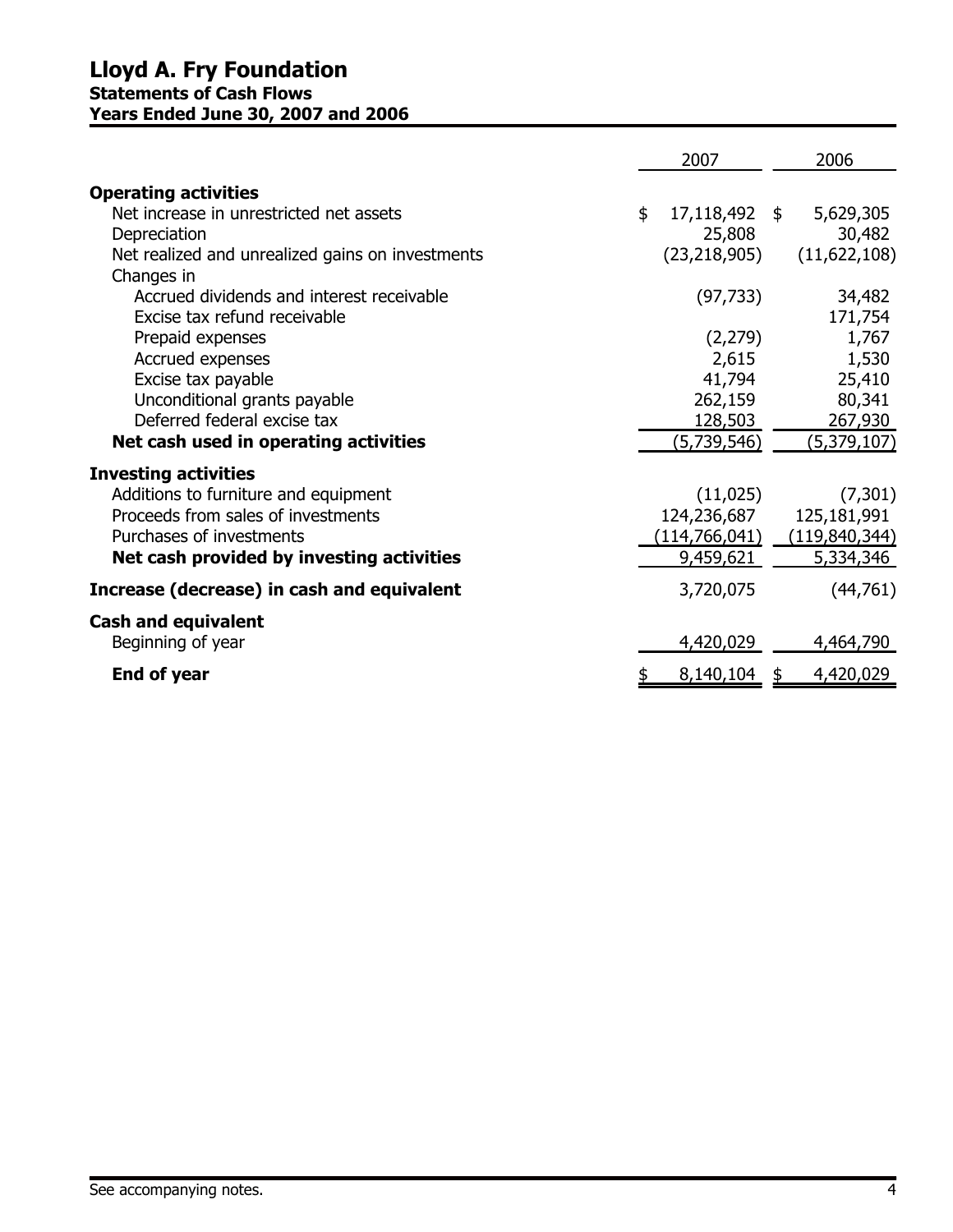#### Note 1 Nature of Activities and Significant Accounting Policies

Nature of Activities—Lloyd A. Fry Foundation (the "Foundation") is a nonprofit private charitable foundation which distributes grants principally to charitable organizations.

The Foundation is exempt from income taxes under Section 501(c)(3) of the Internal Revenue Code and applicable state law.

Investments—Investments are stated at market value. The fair values of investment partnerships are estimated by management based on the fair value of the assets owned by the partnerships (as determined by managing partners of the partnerships) and the liquidity of the Foundation's investments in those partnerships. The Foundation relies on the underlying investment partnerships' audited financial statements as of December 31, 2006 to assist in the determination of fair value. The market value of corporate bonds and equity securities traded on national securities exchanges is the last reported sales price. Purchases and sales of securities are accounted for on the trade date. Interest is recorded as earned and dividends are recorded on the ex-dividend date.

The Foundation invests in various investments. Such investments are exposed to various risks such as interest rate, market, and credit risk. Due to the level of risk associated with certain investments, it is at least reasonably possible that changes in the values of investments will occur in the near term and that such changes could materially affect the amounts reported in the statements of financial position.

Cash Equivalents—The Foundation considers all investments purchased with a maturity of three months or less to be cash equivalents. The Foundation maintains its cash in bank accounts which, at times, may exceed federally insured limits. The Foundation has not experienced any losses in such accounts. Management believes that the Foundation is not exposed to any significant credit risk on cash.

**Furniture and Equipment**—Furniture and equipment are stated at cost. Depreciation is being computed over the estimated useful lives of the assets using the straight-line method.

Use of Estimates—The preparation of financial statements in conformity with accounting principles generally accepted in the United States of America requires management to make estimates and assumptions affecting the amounts reported in the financial statements and accompanying notes. Actual results could differ from those estimates.

#### Note 2 Distributions from Lloyd A. Fry Trusts

The Foundation has a residual interest in several trusts established by the Estate of Lloyd A. Fry. The Trusts made distributions to the Foundation of \$742,939 during fiscal year 2007 (2006 - \$676,906). Future residual amounts to be received by the Foundation cannot be determined.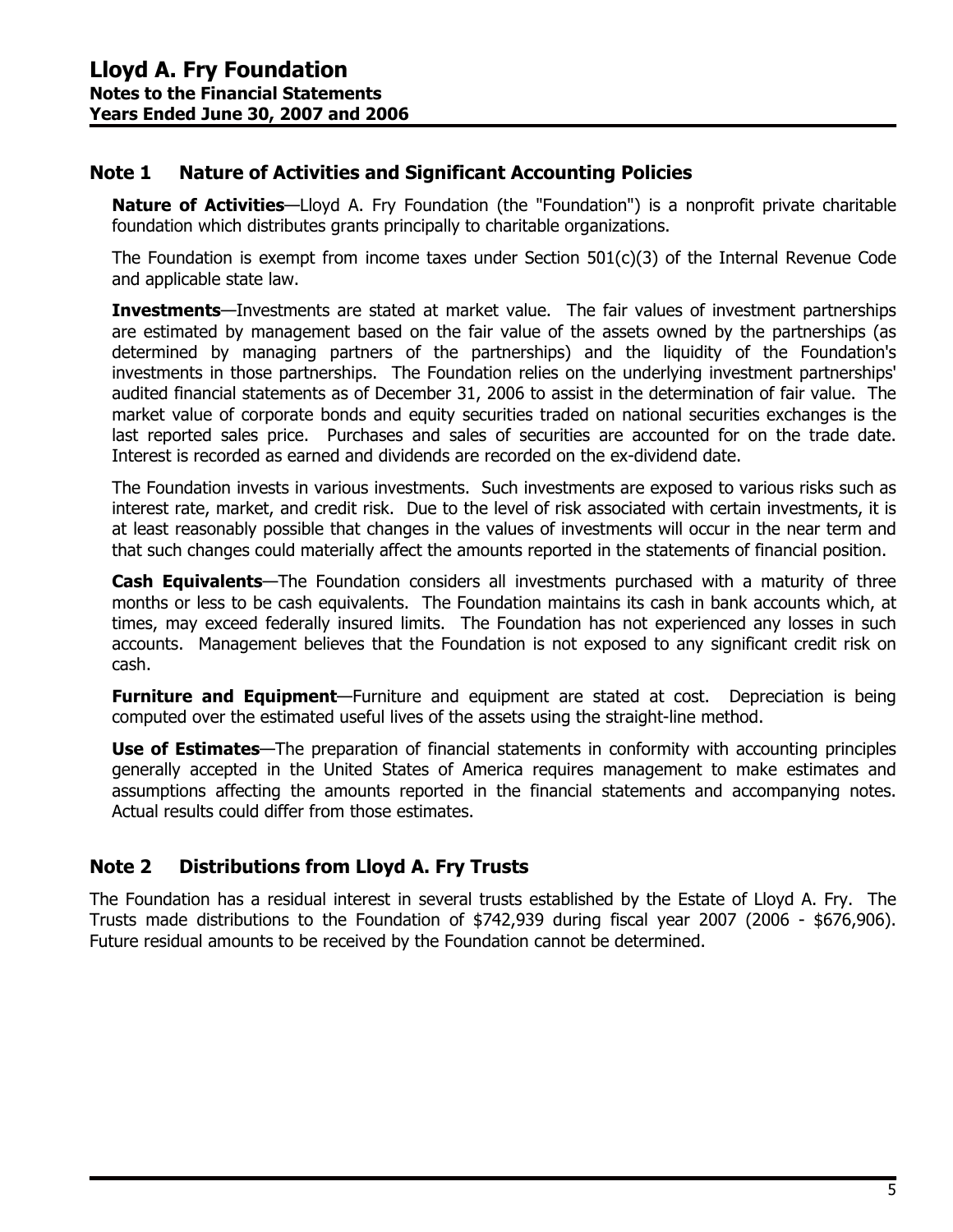#### Note 3 Investments

Marketable securities consisted of the following:

|                                                      | 2007                        |    |                         | 2006                    |    |                         |  |
|------------------------------------------------------|-----------------------------|----|-------------------------|-------------------------|----|-------------------------|--|
|                                                      | Cost                        |    | Market                  | Cost                    |    | Market                  |  |
| Domestic common stock<br>Foreign common stock        | \$<br>45,275,597<br>965,831 | \$ | 59,002,204<br>1,054,176 | \$<br>51,128,804        | \$ | 62,154,089              |  |
| Mutual funds - equity                                | 47,543,792                  |    | 64,017,062              | 44,501,788              |    | 58,855,586              |  |
| Mutual funds - fixed income<br>U.S. Government bonds | 5,354,043<br>20,206,729     |    | 4,880,480<br>20,050,743 | 5,171,295<br>24,130,879 |    | 4,854,598<br>23,632,172 |  |
| Corporate bonds                                      | 5,890,906                   |    | 5,672,020               | 4,075,531               |    | 3,828,461               |  |
| Foreign bonds<br>Asset backed securities             | 563,361<br>6,261,821        |    | 553,886<br>6,217,164    | 603,851<br>4,646,764    |    | 581,668<br>4,574,075    |  |
| Limited liability company                            |                             |    |                         |                         |    |                         |  |
| (hedge funds)<br>Real estate investment trusts       | 7,000,000<br>843,798        |    | 9,812,886<br>840,624    | 7,000,000<br>616,854    |    | 8,853,870<br>809,090    |  |
| Certificate of deposit<br>Investment partnerships    | 750,000<br>10,353,875       |    | 750,000<br>11,300,118   | 1,000,000<br>1,193,875  |    | 1,000,000<br>1,259,495  |  |
|                                                      | 151,009,753                 | S  | 184, 151, 363           | \$<br>144,069,641       | S  | 170,403,104             |  |

Investment partnerships consist of limited partnership interests in venture capital funds, buyout funds, mezzanine and subordinated debt funds, and restructuring and distressed debt and securities funds. The Foundation had open commitments to make additional partnership investments of \$7,946,125 at June 30, 2007 (2006 - \$3,806,125).

#### Note 4 Grant Commitments

Unconditional grants payable at June 30, 2007 are estimated to be distributed in fiscal 2008.

The Foundation had approved grants amounting to \$65,000 at June 30, 2006, which were subject to the satisfaction of prior conditions by the intended recipients before payments could be made. These conditional grants were not reflected in the financial statements. There were no conditional grants at June 30, 2007.

#### Note 5 Other Commitments

The Foundation is required to make the following minimum annual rental payments under a noncancelable lease for office space through 2010:

| 2008<br>2009<br>2010 | \$<br>144,149<br>148,453<br>88,075 |
|----------------------|------------------------------------|
|                      | 380,677                            |

Rental expense (primarily for office space) was approximately \$146,000 for fiscal year 2007 (2006 - \$137,000).